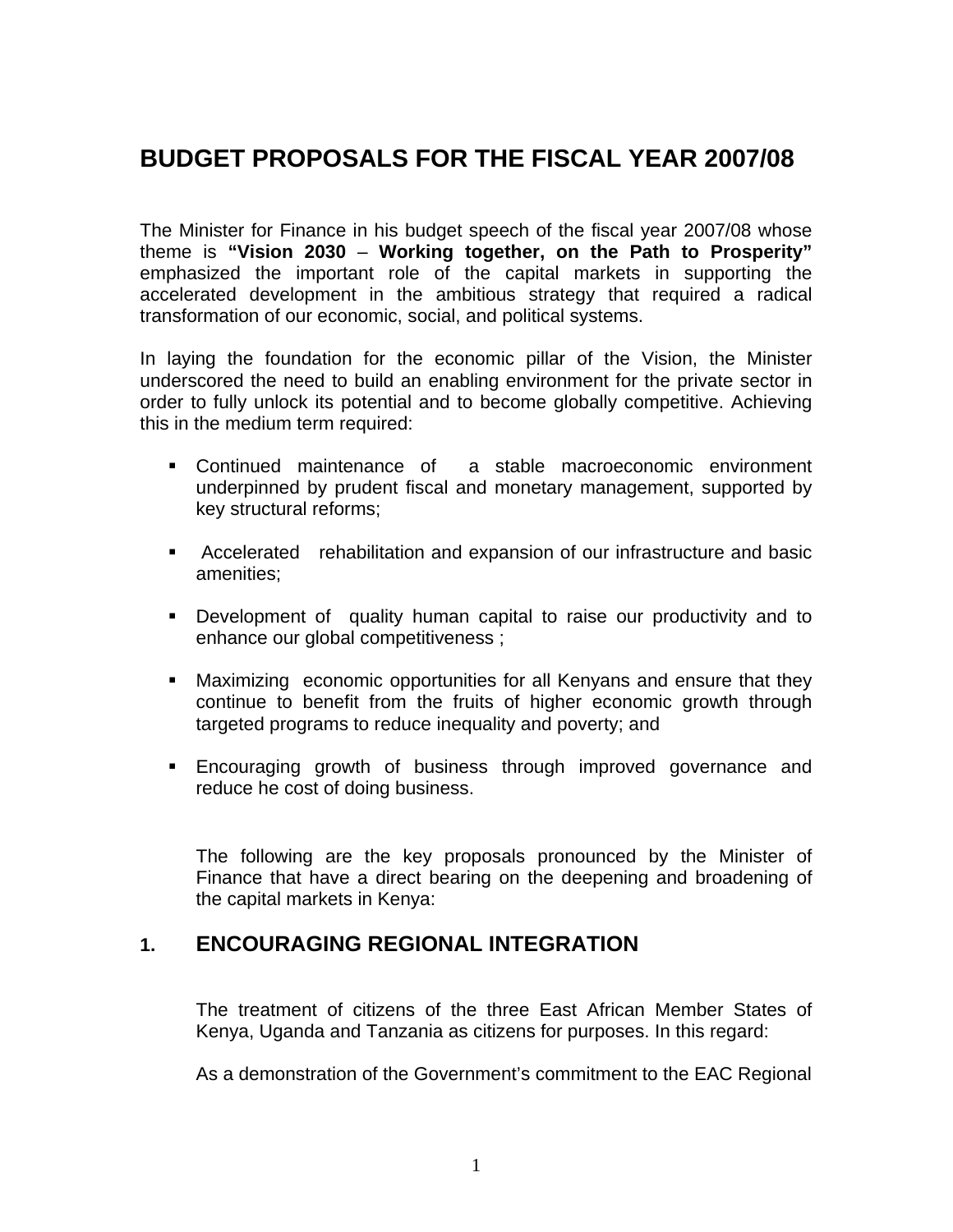Integration in accordance with the East African Community Protocol, the Minister propose to treat all citizens of the East African Community Partner States who invest in the Nairobi Stock Exchange and earn dividend income as residents .This implies that they will pay withholding tax at the rate of 5% just like Kenyans. He further proposed to amend the Capital Markets Act to increase the percentage of IPOs reserved for Kenyans from 25% to 40% and treat citizens of other East African Partner States as local investors.

#### **2. STRENGTHENING THE CMA'S SUPERVISORY CAPACITY.**

In order to protect the integrity of the stock exchange and to protect the small investors from unscrupulous market players, there is a compelling need to empower the Capital Markets Authority to effectively regulate the Capital Markets. In order to achieve this, the Minister proposed amendments to the Capital Markets Act to give the Authority power to levy financial penalties among other penalties depending on the nature and magnitude of offences. The penalties have also been enhanced to make them more deterrent.

## **3. ENCOURAGING PRIMARY DEALERSHIP**

Realizing further reforms to deepen the money and capital markets can only happen if legal impediments caused by the Internal Loans Act are addressed. The Act currently does not recognize dematerialized/paperless securities, thus keeping the government bond market behind technological developments. In this regard, the Minister proposed to make necessary amendments to the Internal Loans Act, a move that will go along way to facilitate implementation of a primary dealership system in the Capital Markets.

#### **4. PRIVATIZATION**

To institutionalize transparency and accountability in the privatization process, the Privatization Commission is to be made fully operational before end 2007. In addition, preparations for the sale of the Telkom Kenya shares to a strategic partner, has now been completed and Request for Proposals will be released to the prospective investors shortly. Additional shares of KENGEN will also be floated once the Government is satisfied that the market price reflects the fundamentals of the company and that the taxpayer will get fair return. In addition the Government intends to sell part of its shares in Safaricom through an Initial Public Offer (IPO) on the Nairobi Stock Exchange, as well as part of its and NSSF's shares in NBK. Towards this end the Government plans